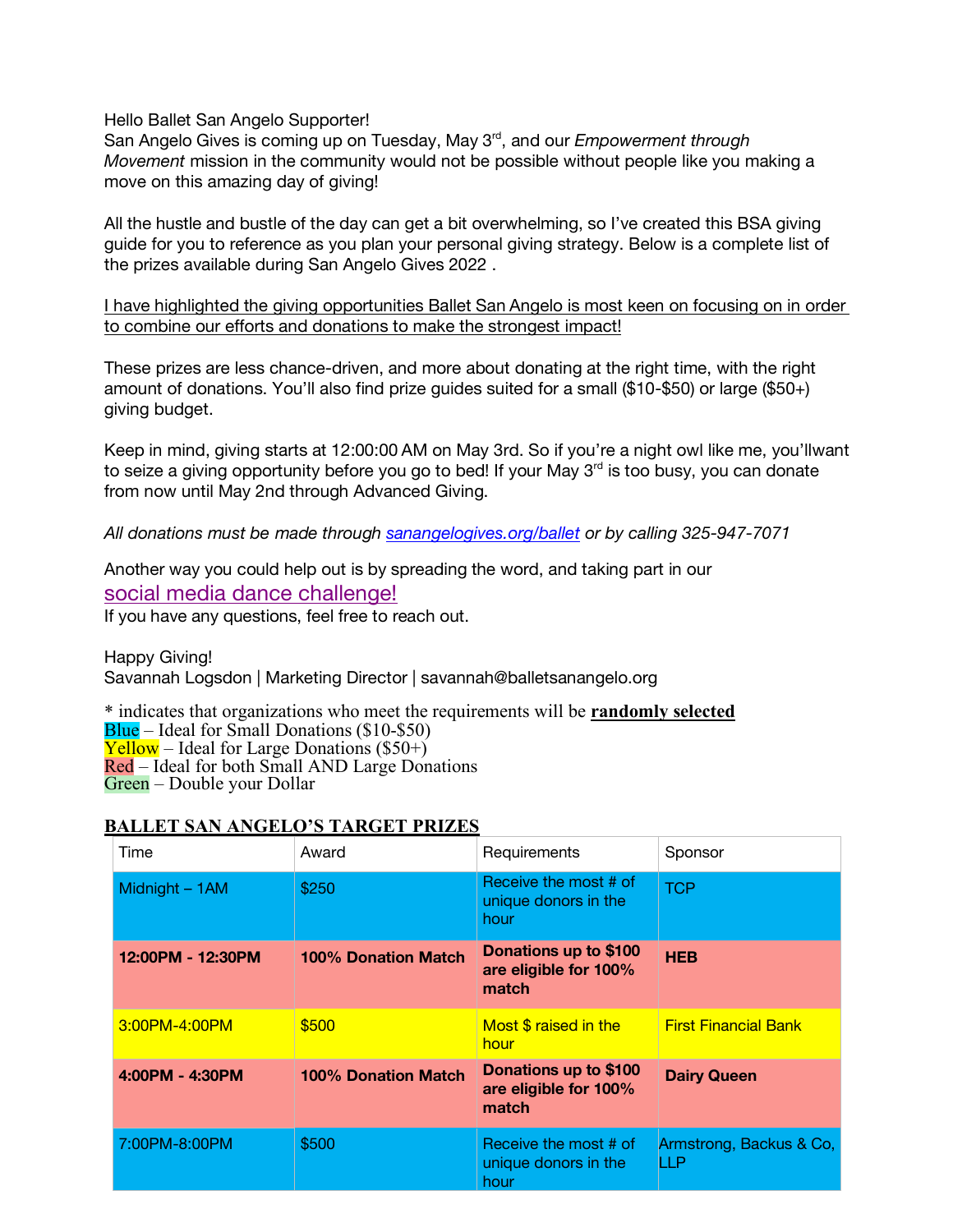## **DOUBLE YOUR DOLLAR** (\$25-\$50; \$100)

*Make sure your payment info is ready, Have your finger on the trigger and submit RIGHT as the time starts.*

Donations made during the "Meaningful Match" are eligible for 100% match until time runs out OR until match funds have been exhausted.

| Time                  | Award                      | Requirements                                                    | Sponsor           |
|-----------------------|----------------------------|-----------------------------------------------------------------|-------------------|
| 7:00AM - 7:05AM       | 100% Donation Match        | Donations between<br>\$25 - \$50 are eligible for<br>100% match | Eckert & Company  |
| $9.00$ AM - $9.05$ AM | 100% Donation Match        | Donations between<br>\$25 - \$50 are eligible for<br>100% match | The Bank & Trust  |
| 12:00PM - 12:30PM     | 100% Donation Match        | Donations up to \$100<br>are eligible for 100%<br>match         | <b>HFB</b>        |
| 2:00PM - 2:05PM       | 100% Donation Match        | Donations between<br>\$25 - \$50 are eligible for<br>100% match | Snider Technology |
| 4:00PM - 4:30PM       | <b>100% Donation Match</b> | Donations up to \$100<br>are eligible for 100%<br>match         | Dairy Queen       |

\* indicates that organizations who meet the requirements will be **randomly selected**

\* Red - Indicates prioritized giving opportunity

## **IMPORTANT NOTE FOR LARGE DONATIONS:**

\*If you plan on making 1 donation between \$50-\$100, I recommend donating during the 12PM or 4PM "Double Your Dollar" time, as that will get you the most bang for your buck!